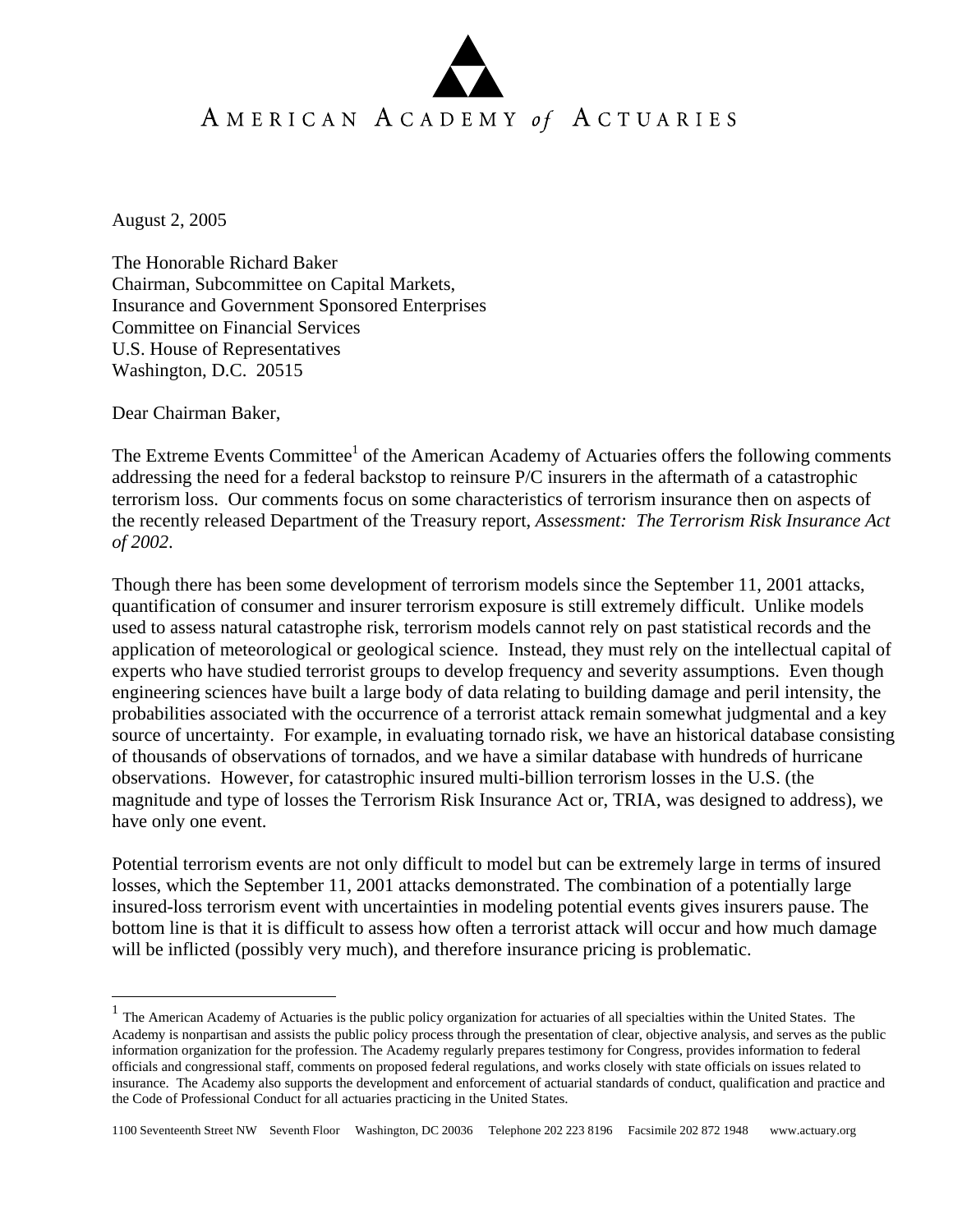The Honorable Richard Baker August 2, 2005 Page 2

Excerpts from the Treasury report are in italics below. Our comments follow.

## *Industry surplus, a major source of insurer capacity, has returned to pre-September 11th levels. Insurers are financially stronger and more able to bear unexpected losses than they were prior to enactment of the TRIA.*

- Not all of the U.S. P/C insurance industry surplus can be used to cover terrorism insurance losses, and little of this surplus was generated from terrorism premiums. Much of the insurer surplus is needed to cover other types of risks, including natural catastrophes. As the 2004 four-storm hurricane season showed, surplus needs to be available to pay for natural catastrophes in the U.S. as well. A good portion of the scientific community today believes that meteorological science anticipates an increase in the number of major hurricanes and a corresponding increase in dollars of claims associated with those hurricanes.
- Insurers and reinsurers are not very willing to expose their capital or surplus to a largely unknowable terrorism risk. The mere fact that the surplus and capital exist does not mean that insurers are willing to risk potentially huge losses in an uncertain environment. Limited reinsurance coverage exists to help spread the risk, and there are no alternative means (such as the capital markets) to transfer this risk.
- Large commercial P/C insurers are the ones that typically assume terrorism risk, and they make up only less than half of the industry-wide surplus.

## *It is reasonable to expect that the removal of the subsidy will result in a short-lived adjustment in coverage and pricing.*

- Insurers may seek to exclude terrorism risk in the absence of a federal backstop. However, it is not possible to exclude terrorism from certain policies, such as workers' compensation or fire-following-coverage in many states. In those instances, insurers may simply avoid the market or they may raise premiums high enough to drive policyholders away and effectively remove that risk from their companies' books.
- Because the risk of terrorism is so difficult to predict, it is also very difficult to price adequately. The issues of adequate pricing and adverse selection will be paramount in making terrorism insurance an insurable risk without an adequate federal backstop.
- Competition that currently exists for higher-risk insurance contracts could significantly diminish.

*Take-up of terrorism risk insurance continued to increase while the ratio of policies written by insurers including terrorism coverage has been flat to rising, even as the TRIA deductible rose over time.*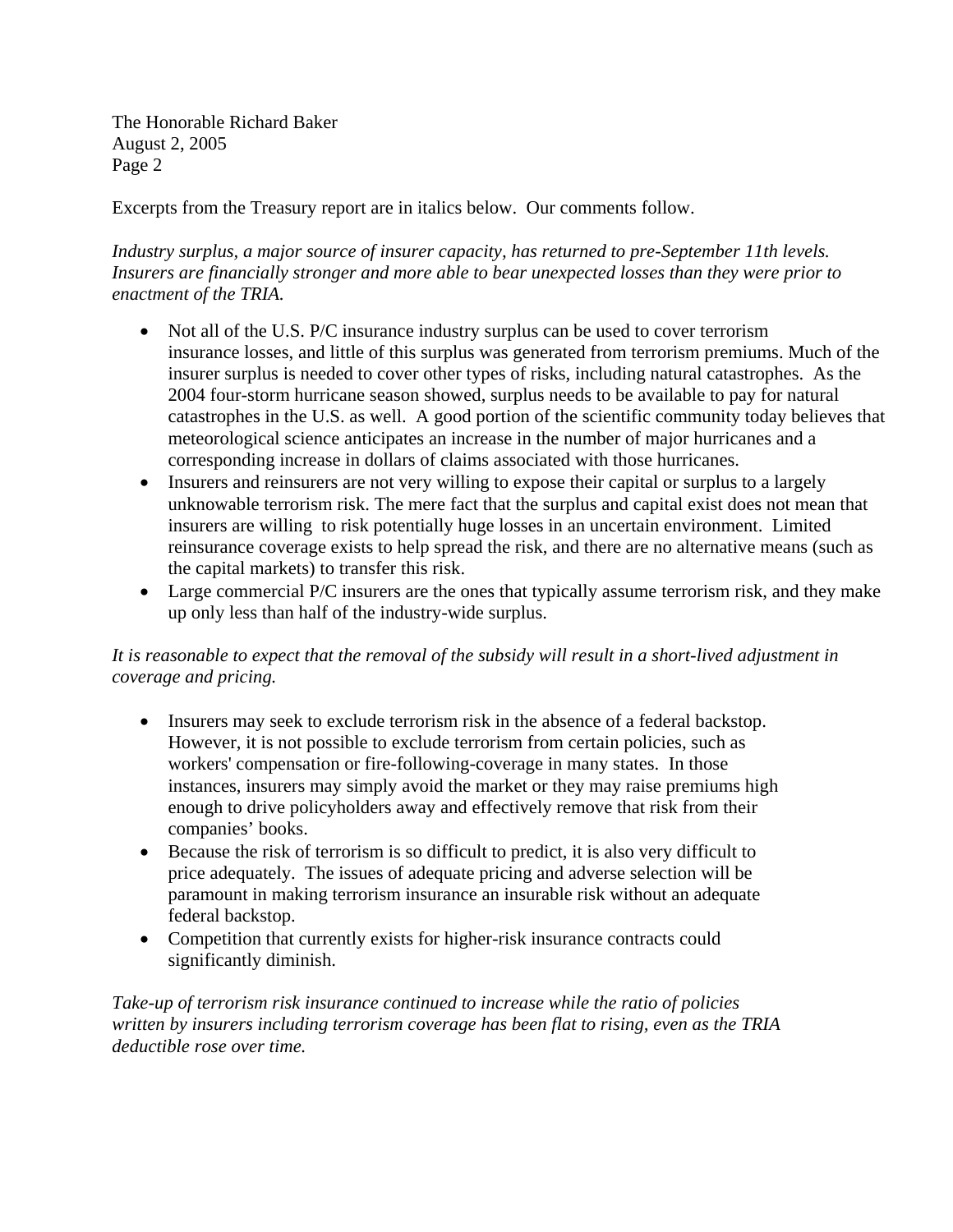The Honorable Richard Baker August 2, 2005 Page 3

- The take-up rate has varied significantly by region. According to a recent industry report, 53 percent of firms in the northeast purchased coverage; in the western states, where there is a lower perceived threat of terrorism, only 34 percent purchased it. Take-up rates are also high in cities such as Washington (60 percent) and Chicago (58 percent).
- If terrorism insurance evolves into a product that is purchased exclusively by a few owners of high-value, high-profile buildings in major cities it will make it additionally difficult for insurers to provide coverage in an environment without an adequate federal backstop, due to the inability to spread exposure over a large number of risks.
- It is likely that pricing and underwriting adjustments would be necessary for insurers to manage and re-evaluate their terrorism exposure since adequate pricing will be so difficult and adverse selection will cause difficulties.
- There are no well-vetted means of determining terrorism exposure, and many building owners do not expect to be targeted by terrorists. Many structures remain vulnerable against terrorism risk because of the difficulties in determining who is vulnerable.

*Overall, our assessment is that the immediate effect of the removal of the TRIA subsidy is likely to be less terrorism insurance written by insurers, higher prices, and lower take-up rates. Over time, we expect that the private market will develop additional terrorism reinsurance capacity. We anticipate that the initial response of premiums in the market will spur buildup of surplus as insurers tap into capital markets and the development of additional private reinsurance and other risk-shifting mechanisms.* 

- We believe without a federal backstop there will be a long-term, rather than just an immediate, negative effect where there will be higher prices, decreased availability, and lower take-up rates.
- It is much more difficult to mitigate terrorism risk than natural catastrophe risk. Mitigation efforts such as improved building codes, structural components that better resist wind loads, and prudent land use planning have been shown to significantly reduce natural catastrophe property insurance losses. Terrorists can adapt to mitigation efforts and try and work around them, blunting their effect.
- In the absence of an adequate federal backstop, there could be significant disruptions to the insurance market capacity and solvency should there be large terrorism insured losses. A significant disruption in the terrorism insurance market would make it difficult for policyholders to renew their policies and to acquire new policies, especially in areas that are perceived to be high-risk, and this could have negative economic effects.